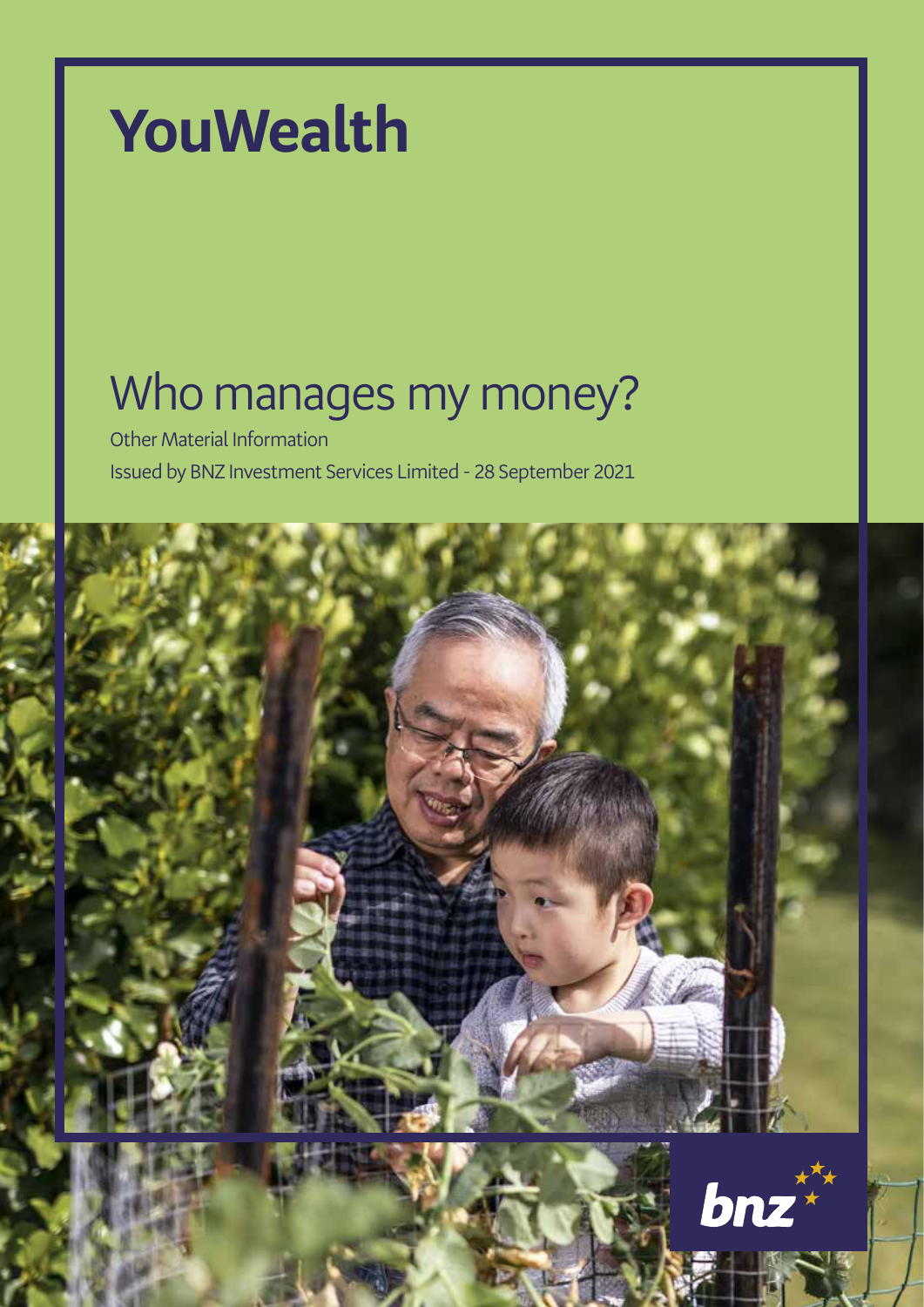## **Find out more about how your YouWealth is managed**

This document tells you more about how the YouWealth Scheme (YouWealth or Scheme) is managed. It describes:

| 1. Our investment approach                          | 3 |
|-----------------------------------------------------|---|
| 2. A summary of our underlying investment managers  | 3 |
| 3. Details about our underlying investment managers | 4 |
| 4. Benchmark indices                                | 6 |

This document together with the current Product Disclosure Statement (PDS) and the Statement of Investment Policy and Objectives (SIPO) for the Scheme, and any other documents available, gives you information about the Scheme. This document, the PDS and SIPO are available at **bnz.co.nz/youwealth** or held on the Scheme and Offer Disclose Register entries at **companiesoffice.govt.nz/disclose**

#### **In this document:**

- 'you' and 'your' means you and any other persons who are or become investors of YouWealth
- 'we', 'us', 'our' and BNZISL refer to BNZ Investment Services Limited, the manager of YouWealth.

Investments in YouWealth are not bank deposits or other liabilities of Bank of New Zealand (BNZ) or any other member of the National Australia Bank Limited group. They are subject to investment risk, possible delays in repayment, possible loss of income and possible loss of principal invested. No person (including the New Zealand Government) guarantees (either fully or in part) the performance or returns of YouWealth or the repayment of capital. National Australia Bank Limited, the ultimate owner of BNZ, is not a registered bank in New Zealand but a licensed bank in Australia and is subject to the supervision of the Australian Prudential Regulation Authority.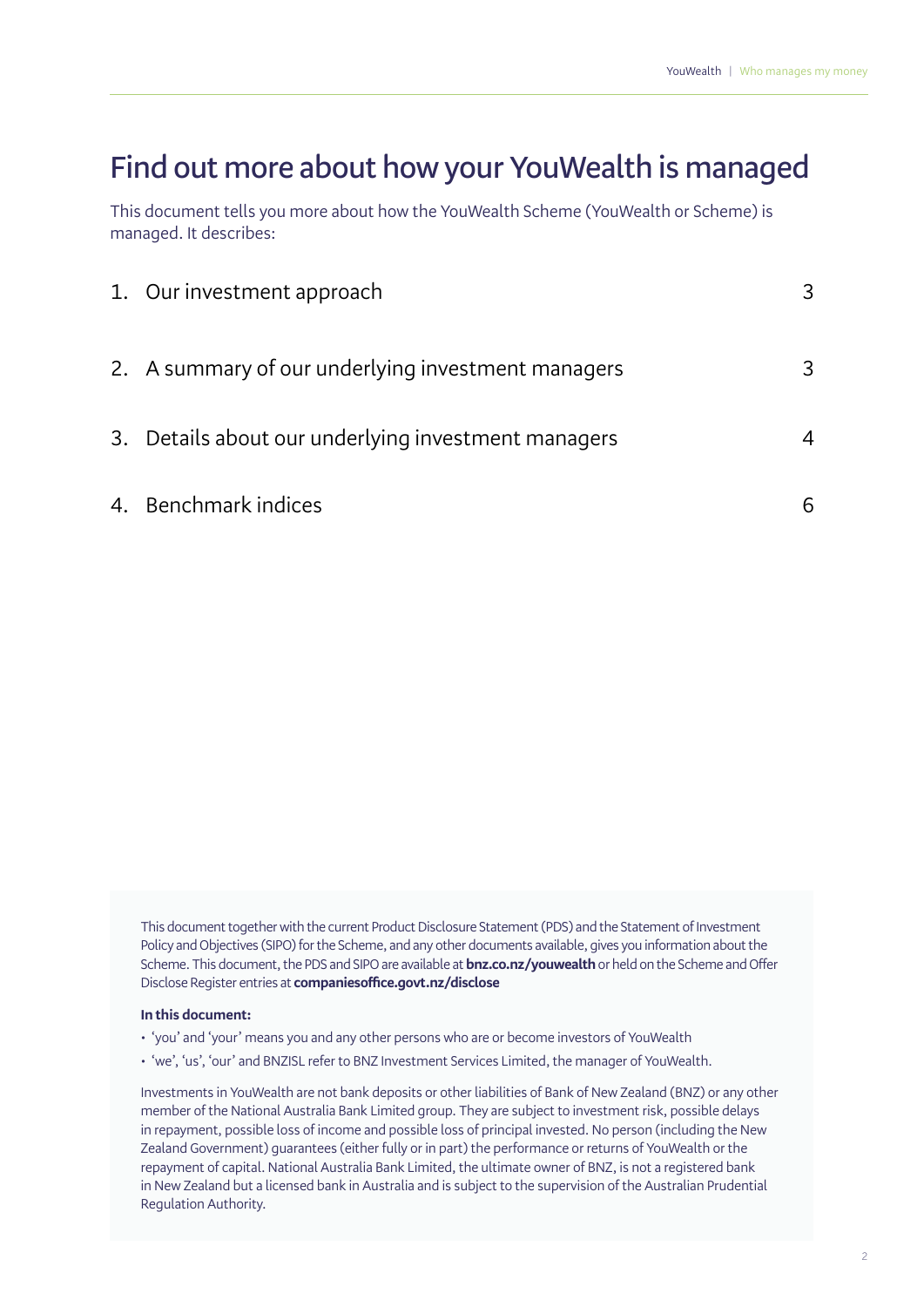## **1. Our investment approach**

We are the Manager of YouWealth and our role is to decide how to invest the assets of the Funds in the Scheme (Funds). We currently use the skills and experience of an investment consultant to choose a range of underlying investment managers who ultimately choose the underlying investments the Funds invest in.

The Funds can invest in underlying investment funds managed by us or underlying investment managers.

Each of the Funds also hold cash for operational purposes in an interest-bearing bank account with the Bank of New Zealand (BNZ).

#### **We invest your money responsibly**

We take responsible investment, including environmental, social, and governance considerations, into account in the investment policies and procedures of YouWealth.

 **You can get an explanation of the extent to which we take responsible investment into account in those policies and procedures at bnz.co.nz/investingresponsibly**

# **2. Summary of our underlying investment managers**

Our current underlying investment managers for each asset class are set out below.

While we work hard to keep this information current, the underlying managers can be added to, removed or changed without prior notice.

| Asset class                  | Underlying investment managers                   |  |
|------------------------------|--------------------------------------------------|--|
| Cash and cash equivalents    | Nikko Asset Management New Zealand Limited       |  |
| New Zealand fixed interest   | Harbour Asset Management Limited                 |  |
|                              | Nikko Asset Management New Zealand Limited       |  |
| International fixed interest | Columbia Threadneedle Investments                |  |
|                              | State Street Global Advisors, Australia, Limited |  |
| Australasian equities        | Castle Point Funds Management Limited            |  |
|                              | First Sentier Investors Realindex Pty Ltd        |  |
|                              | Mint Asset Management Limited                    |  |
| International equities       | State Street Global Advisors, Australia, Limited |  |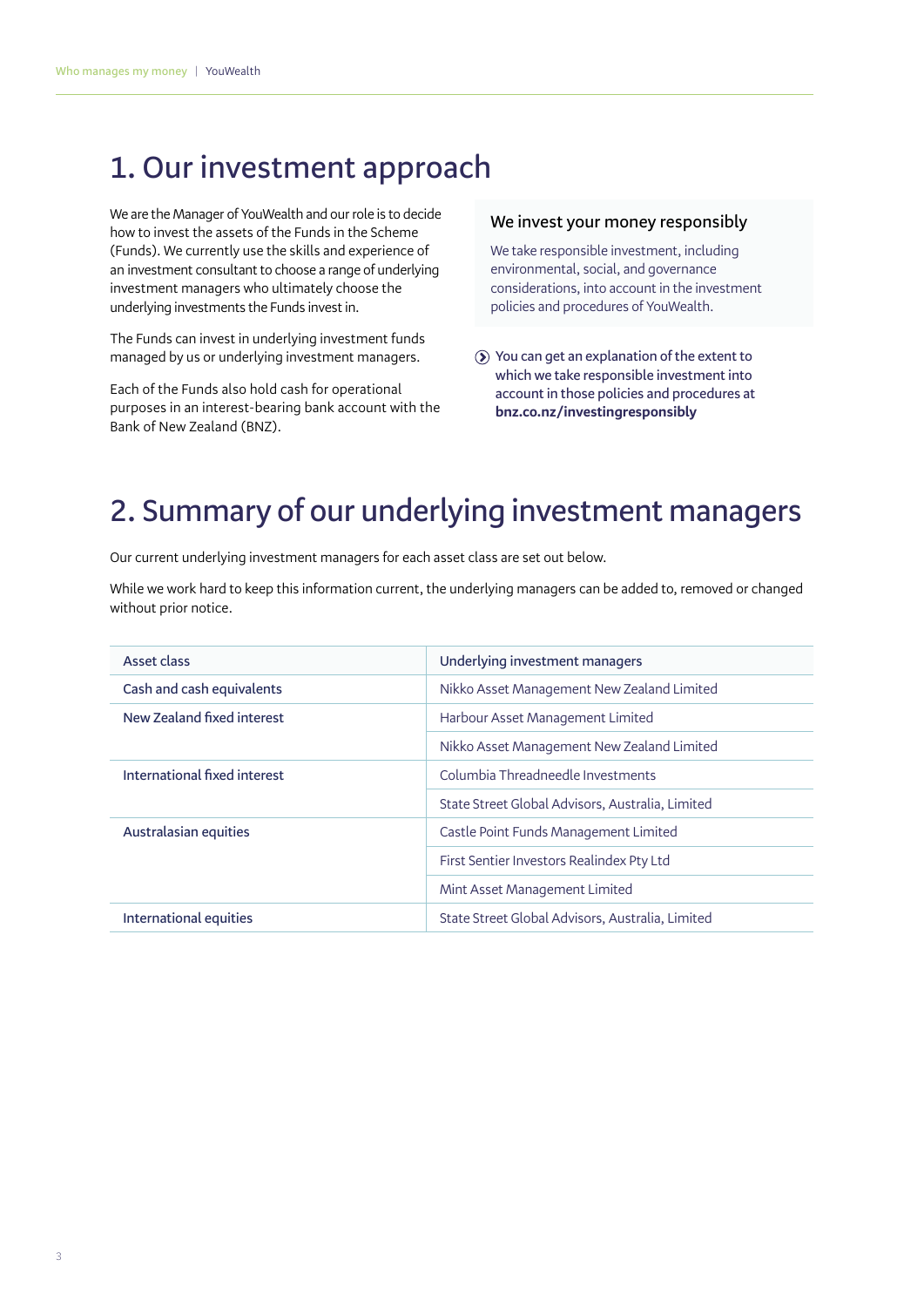

# **3. Details about our underlying investment managers**

A brief description of each underlying investment manager follows. These descriptions have been provided to us by each underlying investment manager. For further information please refer to their respective websites.

All of our underlying investment managers have signed up to the Principles for Responsible Investment. More information is available at **unpri.org**

#### **Castle Point Funds Management Limited (Castle Point)**

Castle Point is a New Zealand boutique fund manager, established in 2013 by its investment team, which comprises Richard Stubbs, Stephen Bennie, Jamie Young and Gordon Sims. Castle Point's investment philosophy is focused on long-term opportunities and investor alignment.

The team is experienced and the shared philosophy allows for robust, constructive debate. Portfolios are co-managed and all members of the team participate in company analysis and fund management duties.

The team uses a highly disciplined approach to identifying investment candidates based on an investment philosophy that focuses on long-term investment performance. Each candidate is then subjected to a thorough research process to identify only the best value, growth, and quality companies. Portfolios are then constructed around these companies to cater for the risk/return tolerances of different investor groups.

#### **Columbia Threadneedle Investments (Columbia Threadneedle)**

Columbia Threadneedle manages investments for institutions, pension funds, sovereign wealth funds, and endowments and foundations. Columbia Threadneedle has expansive reach, currently represented in 17 countries with a global team of 2,000 people working together. Expertise is diverse with more than 450 investment professionals sharing global perspectives across all major asset classes, markets and with the capability to create bespoke solutions matched to clients' specific requirements.

180 analysts are dedicated to finding original, actionable insights that are shared and debated with portfolio managers. Columbia Threadneedle believes well-managed companies that look to the future are better positioned to navigate the risks and challenges inherent in business and achieve sustainable performance and long-term value creation. Responsible Investment (RI) principles are an important factor, and it has developed proprietary tools that provide a robust RI framework and better analysis for portfolio managers to enhance their decision-making.

An independent Investment Consultancy & Oversight team ensures the integrity of an investment strategy. The team works in partnership with its portfolio managers to foster continuous improvement and ensure strategies are managed consistent with client expectations and their desired outcome. The contracting party for Columbia Threadneedle is Threadneedle Asset Management Limited.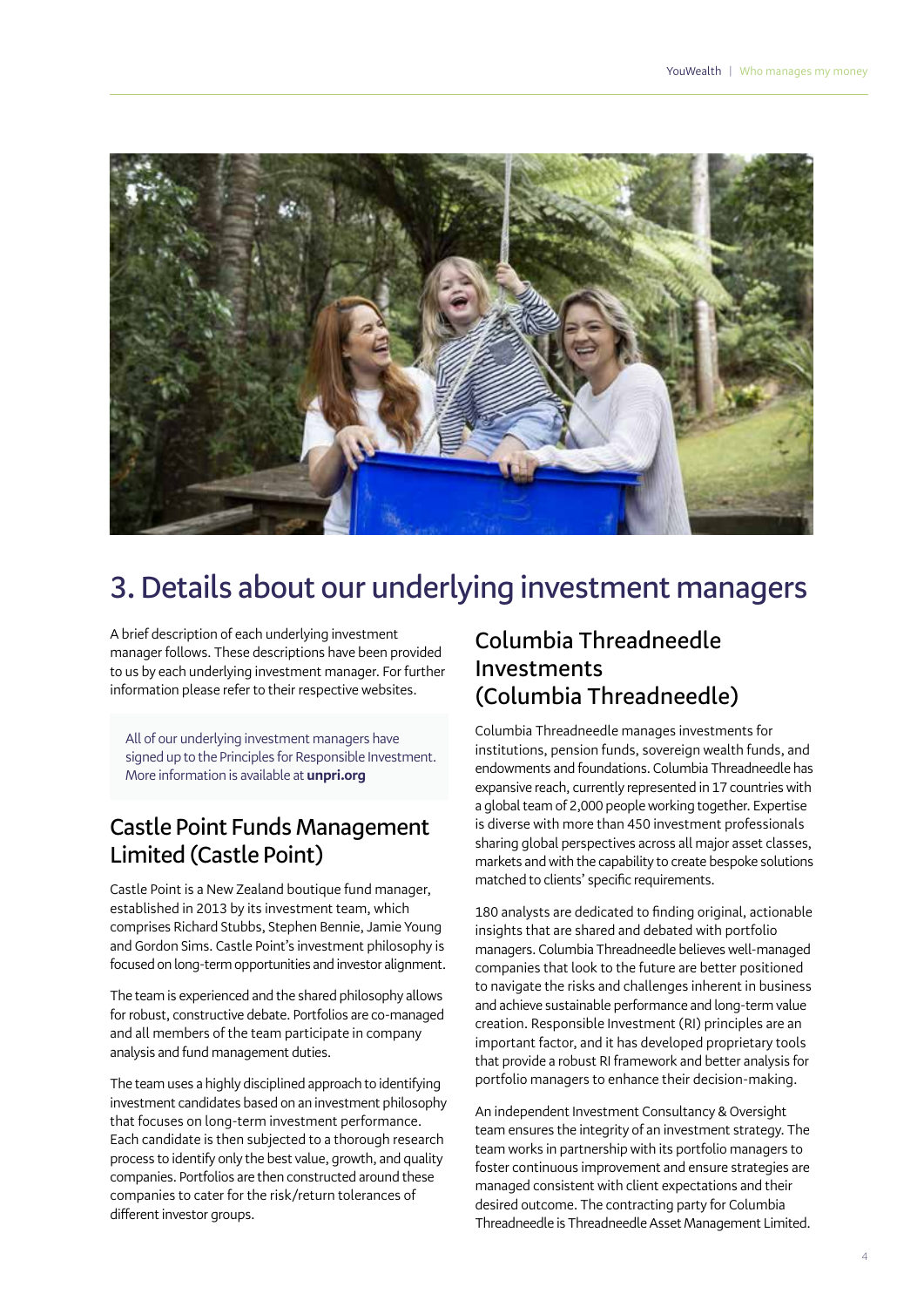### **First Sentier Investors Realindex Pty Ltd (Realindex Investments)**

Realindex Investments was established in 2008 and is a wholly owned investment management subsidiary of First Sentier Investors (FSI). Realindex Investments is focused on partnering with clients to provide systematic equity solutions utilising its index and intelligent implementation, smart beta and active quantitative equity capabilities.

As at 31 December 2020 Realindex Investments managed approximately AUD 30 billion across Australian and New Zealand, global and emerging market shares. It has a dedicated team of portfolio managers, quantitative analysts, and product and client specialists responsible for the research, construction, portfolio management, trading and institutional sales and service of its underlying strategies. As a part of FSI, Realindex Investments benefits from the IT systems, back office and administration, legal, dealing, compliance and distribution support from a strong parent company.

#### **Harbour Asset Management Limited (Harbour)**

Established in December 2009, Harbour is a highly rated New Zealand-based funds management firm. Harbour manages Australasian equities and New Zealand fixed interest securities, as well as multi-asset solutions.

Harbour's clients include large government institutions, corporate superannuation funds, community trusts, charities, family offices, philanthropic groups, iwi, KiwiSaver providers and retail investors. Years of experience as a team and lessons learned over many market cycles have helped Harbour craft robust and disciplined investment processes for equities and fixed interest securities.

Environmental, Social and Governance (ESG) considerations play a key role in Harbour's investment decisions.

#### **Mint Asset Management Limited (Mint)**

Mint is an independent, boutique fund manager established in 2006 and based in Auckland, New Zealand. The business is wholly owned by its employees and looks to provide investors with access to a team of experienced and successful investment professionals. Mint sees the key strengths of its business as its size, structure and independence.

Mint is an active manager and uses its own research to invest in companies it believes to be undervalued. Once invested, these positions are monitored continuously to ensure the fundamentals behind the decision to invest have not changed. As a result, the portfolios reflect its best investment ideas and are structured to provide sustainable income and capital growth, with a strong emphasis on risk management.

### **Nikko Asset Management New Zealand Limited (Nikko AM NZ)**

Nikko AM NZ is a wholly owned subsidiary of Nikko Asset Management International Limited, which in turn is a wholly owned subsidiary of Nikko Asset Management Co. Limited (Nikko AM), headquartered in Tokyo, Japan. Nikko AM is a dedicated global asset manager with approximately 200 investment professionals across the world's major financial centres. As one of the largest investment managers in New Zealand, Nikko AM NZ believes investments are best managed by sector specialists within a comprehensive risk management framework. Nikko AM NZ manages the investment of cash and cash equivalents and New Zealand fixed interest from its Auckland office.

### **State Street Global Advisors, Australia, Limited (State Street)**

Established in 1978, State Street Global Advisors Limited (SSGA) is the asset management arm of State Street Corporation, an indexing pioneer and the creator of the world's first ETFs. The State Street Australian office (State Street Global Advisors, Australia, Limited), opened in 1991, is a wholly owned subsidiary of SSGA.

For four decades, SSGA has been committed to helping clients, and those who rely on them, achieve their investment objectives. SSGA have partnered with many of the world's largest, most sophisticated investors and financial intermediaries, helping them to reach their goals through a rigorous, research-driven investment process spanning both indexing and active disciplines. SSGA's scale and global reach offer clients unrivaled access to markets, geographies and asset classes, and in delivering thoughtful insights and innovative solutions.

SSGA's heritage as an ESG investing leader goes back more than 35 years, having launched the first ESG mandate in 1985. As an early leader in low-carbon investing and a signatory of the United Nations Principles for Responsible Investing (UNPRI) since 2012, SSGA integrates ESG across all investment teams and is a recognised leader in asset stewardship and corporate governance. Effective asset stewardship lies at the heart of SSGA's fiduciary responsibility. A robust and extensive asset stewardship program is a key pillar in the overall ESG approach and this program is designed to promote long-term sustainable returns on behalf of its clients.